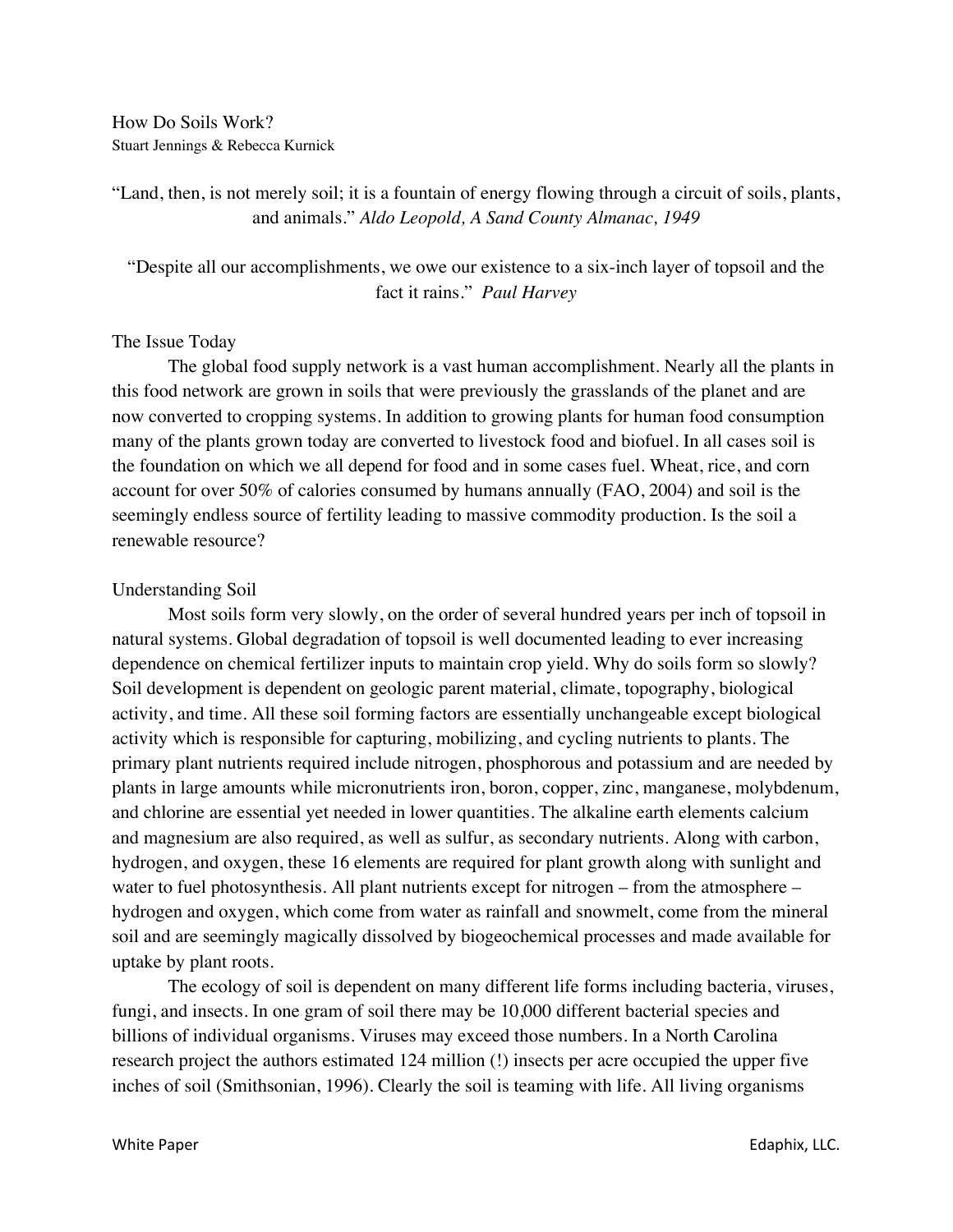require food sources (most typically types of carbon), and all living organisms produce waste products that are stored as organic matter in the soil. Not surprisingly the highest quality soils on the planet are those with the highest amounts of soil organic matter and the highest amount of biological activity.

## Plant-Soil Dynamics

The biological function of all soils is driven by photosynthesis where plants convert sunlight and carbon dioxide into sugars, proteins, and carbohydrates. Some of these products are converted to above ground biomass as plants, some are converted to root matter. Importantly, some of the sugars produced by the plant are traded through the roots with soil organisms for mineral nutrients from the soil. The transfer of the soil-derived nutrients to the plants often occurs with the assistance of soil fungi that extend the reach of plant roots to distant resources and the fungi grow using the sugars traded by the plant. Collectively these soil processes at the boundary of the plant root and the soil are called the rhizosphere (Hiltner, 1904). The rhizosphere is the biological reservoir of microbes, root exudates and microfauna. It is the penultimate microscopic engine for plant growth, soil carbon capture, gas exchange and nutrient mobilization from the mineral soil to the plant. Importantly, rhizosphere processes result in the formation of dissolved organic carbon (DOC) which fuels the growth of microbes and the dissolution of the mineral soil by weak organic acids like humic, fulvic and oxalic acid. Synergistically, more plant growth leads to more plant sugars in the roots, which leads to more biological activity, that leads to more DOC, and leads to more nutrient mobilization to the plant, which leads to more plant growth and more carbon stored in the soil reservoir.

Soil degradation is the unfortunate reverse where less and less plant growth leads to less biological activity, less DOC in soil, less nutrient availability, and less soil carbon. The reduction in soil carbon in agricultural cropping is well documented. Globally, agricultural soils have lost 20% to 75% of their antecedent soil organic carbon (SOC) pool (Lal et al., 2015) because of continuous cropping. The decline of human civilizations attests to the risk of environmental degradation (Diamond, 2005) and especially the effects of soil degradation (Montgomery, 2007). Several related causative factors contribute to these observed declines including tillage, use of annual crops with shallow roots and short growing seasons, crop fallow, and prevalent industrial fertilization strategies employing heavy application of nitrogen fertilizer derived from natural gas feedstocks. Regenerative agriculture proponents envision new methods for rebuilding soil quality emphasizing no-till methods combined with cover crops, rotational planting and returning livestock into cropping systems. While comprising a small fraction of the agricultural sector, regenerative agriculture is a promising method of restoring soil health and the biological function of soil.

#### Parting Message

In addition to losses in soil carbon attributable to soil degradation, the loss of mineral nutrients can also lead to invasive plant (e.g., weed) colonization. Weeds are a prevalent problem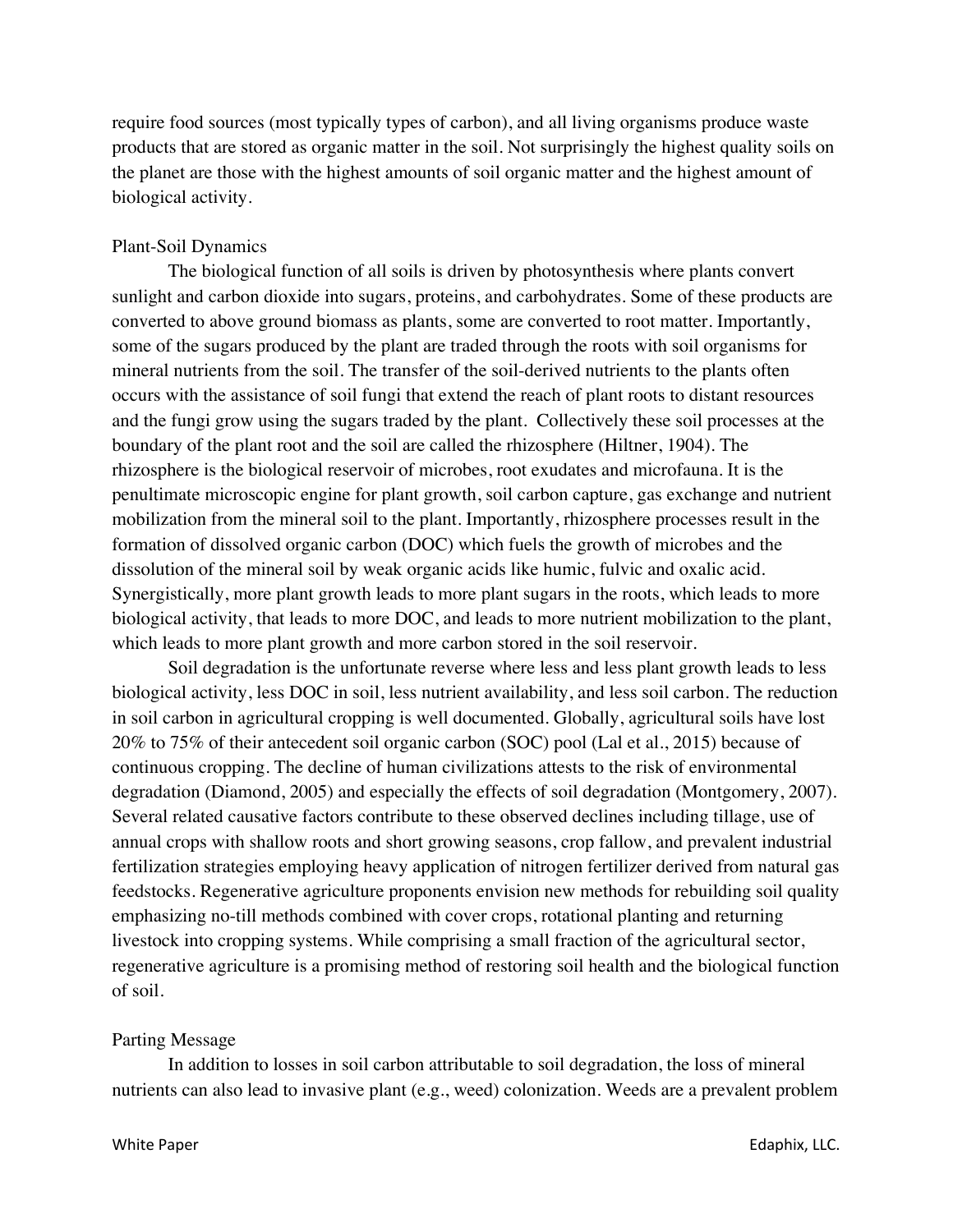in cropping systems and an unavoidable consequence of soil depletion since weeds are best adapted to soil with low levels of mineral nutrients. Restoring natural soil resilience to retard weed invasion requires commitment to restorative processes that result in higher mineral nutrition to plants and higher levels of DOC fueling nutrient cycling.

Natural soil processes have been greatly disrupted through conversion of global grasslands to cropping. Soil degradation has been widely increased through conventional agricultural processes to greatly increase global food supply and population. Vast acreages of cropland require rehabilitation and conversion to regenerative practices that fuel increasing levels of soil carbon, nutrients and biological activity. Weed control also needs to be reimagined in a more sustainable and less petrochemical configuration. Edaphix brings novel approaches using unconventional fertilizer formulations to promote higher mineral fertility that results in nutrient-dense soil, nutrient-dense food, healthy soil, and reduced weed pressure.